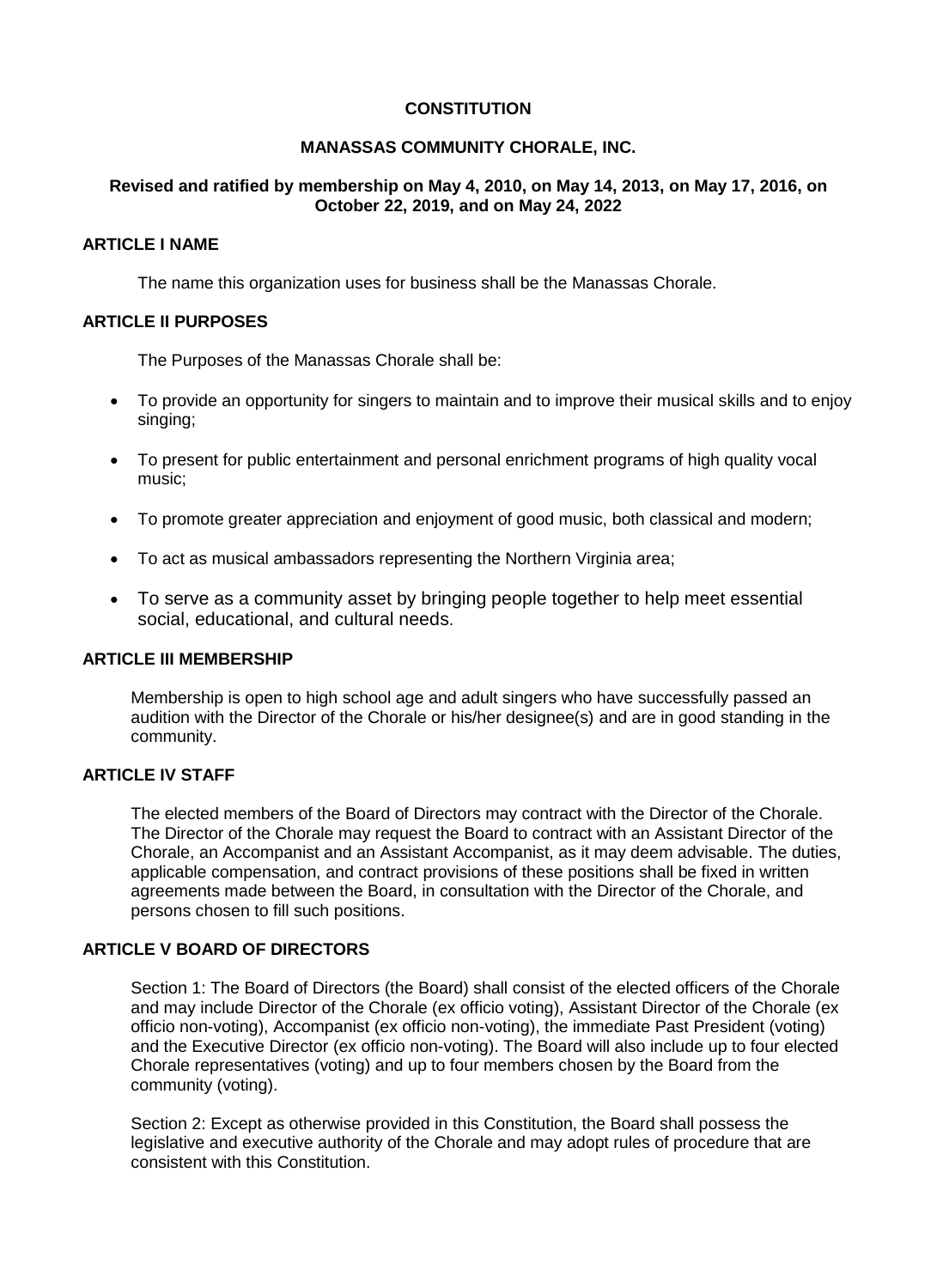## **ARTICLE VI ELECTIONS AND TERMS OF OFFICE**

Section 1: The elected officers of the Chorale shall be the President, Vice President, Secretary and Treasurer. The elected officers must be members of the Chorale and shall hold office for a term of two years beginning on July 1, with the privilege of re-election consistent with Section 2 of this Article. The at-large representatives and community members will serve staggered twoyear terms. The Past President shall serve a two-year term.

Section 2: Elections will be held at the appropriate spring membership meeting. A vacancy in any office shall be filled by appointment by the Board of Directors within two months after the vacancy occurs.

#### **ARTICLE VII CONSTITUTIONAL AMENDMENTS**

An amendment may be proposed by the Board or by ten percent of Chorale members. A proposed amendment shall be voted on at a general membership meeting, the time and place of which shall be set by the Board of Directors and shall require at least seven calendar days' notice. Amendments shall be adopted by approval of two-thirds of the Chorale members.

## **ARTICLE VIII DISSOLUTION OF THE ORGANIZATION**

In the event of the dissolution of the Manassas Chorale, the Board of Directors, after paying or making provisions for the payment of all the liabilities of the corporation, shall distribute the remaining assets of the corporation for one or more exempt purposes within the meaning of Section 501 (c) (3) of the Internal revenue Code of 1954 or the corresponding section of any future Federal tax code. Any asset not so disposed of shall be distributed to the federal government, or to a state or local government, for a public purpose.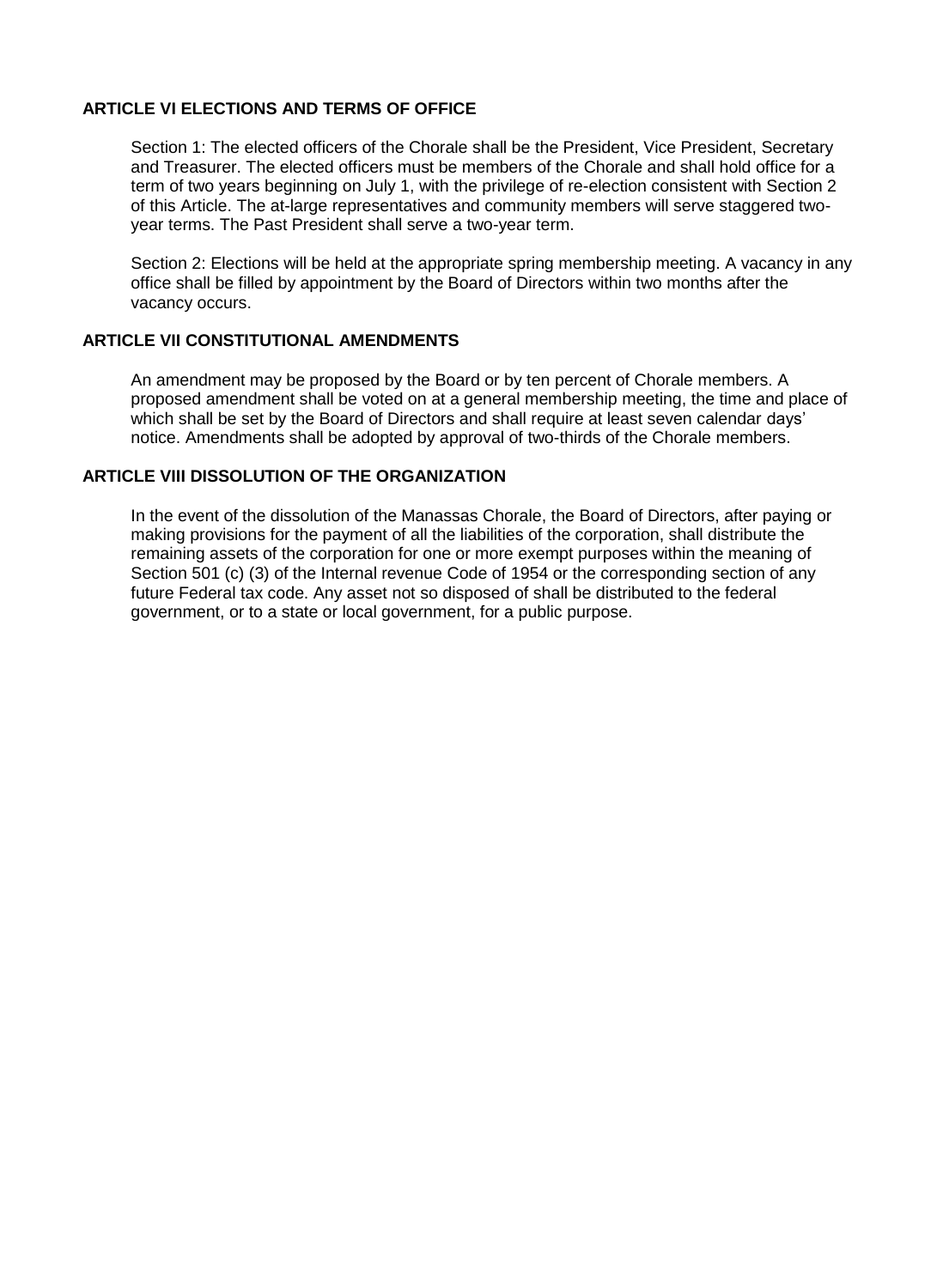## **BYLAWS OF THE MANASSAS COMMUNITY CHORALE, INC.**

## **ARTICLE I PURPOSE**

These Bylaws were adopted by the Board of Directors originally in accordance with Article V, Section 2 of the Constitution of the Manassas Chorale, ratified by the membership on October 22, 1996, amended on February 15, 2005, May 4, 2010, May 14, 2013, May 17, 2016 and October 22, 2019.

#### **ARTICLE II MEMBERSHIP**

Section 1: Membership is open to high school age and adult singers who have successfully passed an audition with the Director of the Chorale or his/her designee(s).

Section 2: Members of the Chorale are individuals who have currently paid dues to the Chorale. Any Director of the Chorale and any consultants contracted with by the Chorale as provided by Article IV of the Constitution shall also be considered members.

Section 3: Dues shall be due and payable in each concert season in a manner determined by the Board.

Section 4: Chorale members are expected to attend all regularly scheduled rehearsals punctually and to sing in all regularly scheduled performances. A rehearsal and performance schedule shall be distributed as soon as possible at the start of the season. Members may participate in concerts only when they have attended a minimum number of rehearsals for a particular concert segment, as determined by the Board. Members are expected to attend all dress rehearsals unless prior arrangements have been made with the Director.

Section 5: Non-Chorale members may be enlisted for participation in performances at the discretion of the Director.

#### **ARTICLE III BOARD OF DIRECTORS AND GENERAL MEMBERSHIP MEETINGS**

Section 1: The Board of Directors shall meet at least quarterly at such times and places as it may determine and is subject to call at other times and places at the request of the President or one-fourth of the Chorale members. Meetings shall be held, as far as possible, according to a schedule of times and places adopted by the Board at the beginning of the season. A quorum shall consist of two-thirds of the existing Board members. Board Members may participate in Board Meetings by conference call and be included in a quorum provided that all Board Members physically present or participating electronically can hear all other Board Members physically present or participating electronically. Actions shall require a simple majority vote of the Board members present and voting.

Section 2: After the annual election of officers has occurred and prior to July 1<sup>st</sup> in each vear. the incumbent and incoming Boards shall meet in joint session to insure the orderly transfer of responsibilities.

Section 3: All meetings of the Board shall be open to the members of the Chorale.

Section 4: Electronic Voting by Board The President can propose questions to the Board for electronic discussion and voting.

Discussion should occur within a discussion platform (like Google Groups) from which a transcript of the discussion can be retrieved and stored with next Board meeting minutes. No discussion should take place outside of the designated forum.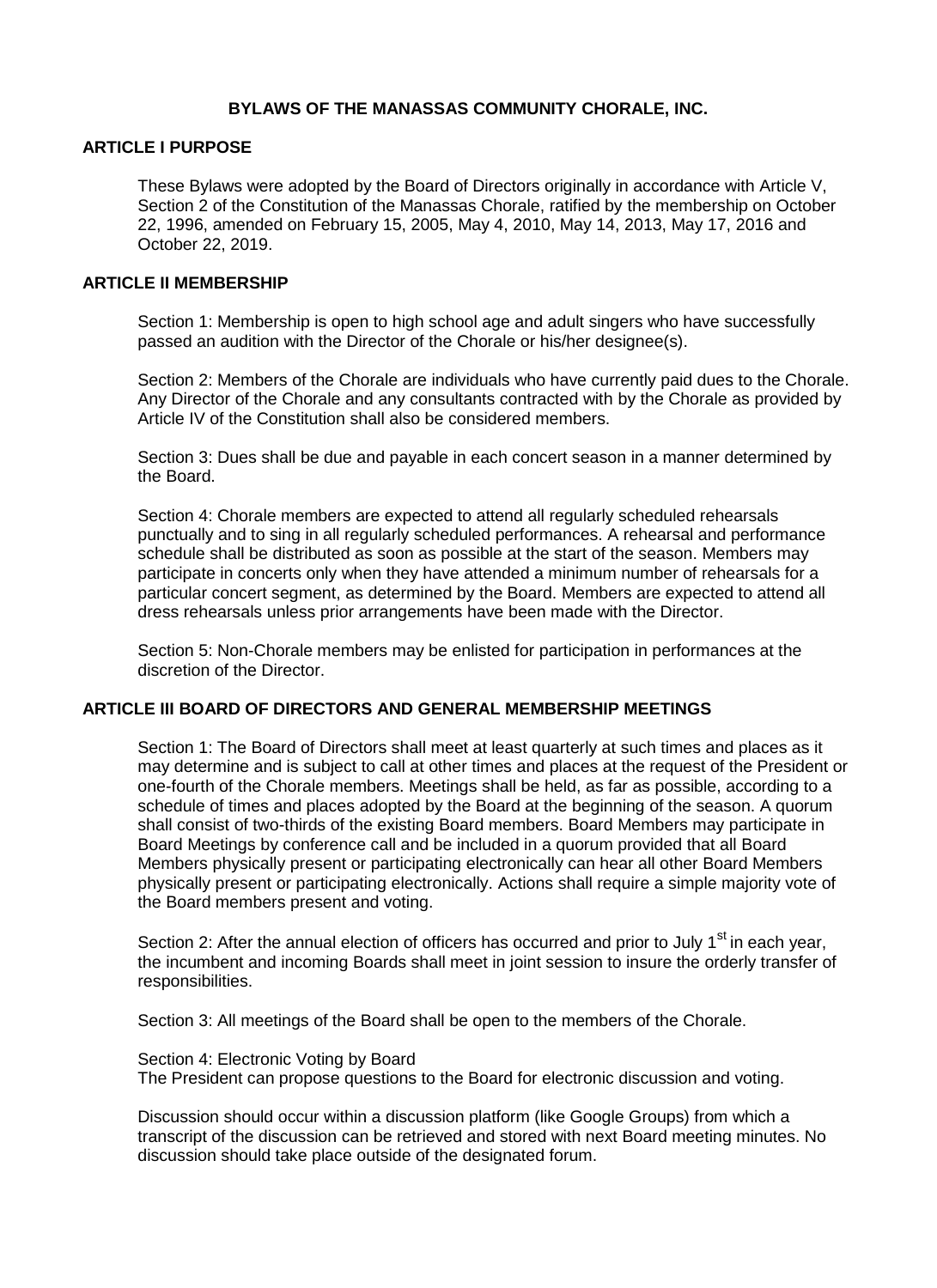Voting should occur using a tool from which a record can be retrieved and stored with the next Board meeting minutes.

The President will participate in the discussion and, at the appropriate time, but no less than one week from proposing the question, will issue the voting call or decide that the issue should be addressed at the next Board meeting.

Board members will cast their votes when requested (or refrain).

President will announce the results of the vote.

At the next Board meeting, a summary of the discussion and the results of voting will be an item of Old Business. A Vote of Affirmation regarding the issue will be called by the President. Records of discussion and voting will be attached to the minutes.

If no decision was made, then the issue will either be brought up in the Board meeting or dropped.

If a member wishes to reopen the issue, he/she may as a standard motion and, if seconded, the issue can be reopened.

Section 5: The times and places of general membership meetings shall be set by the Board of Directors and shall require at least seven calendar days' notice. A quorum at a general membership meeting shall consist of one-fifth of Chorale members. Actions will require the majority vote of the members present.

Section 6: The Board of Directors has the responsibility and authority, by a two-thirds majority vote of the Board, to remove any Chorale or Board member for actions deemed detrimental to the mission of the Manassas Chorale.

#### **ARTICLE IV OFFICERS**

Section 1: The President, as Chief Executive Officer, shall prepare the agenda for and preside over all meetings of the Board of Directors, and shall call such meetings of the Board as are appropriate. The President shall act as the liaison between the Chorale and the community. The President shall appoint the chairperson of each standing and special committee of the Chorale with the advice of the elected officers and consultants, and shall notify chairpersons of matters needing their attention. The President shall provide to the membership of the Chorale adequate information concerning Chorale activities. Working in cooperation with the Board, the President shall set the vision for the Chorale, to include the development, implementation, and monitoring of strategic plans. As Chair of the Board, the President's primary responsibilities shall be to oversee policy development and implementation, and to lead in the development of financial resources to support the mission of the Chorale.

Section 2: The Vice President shall assist the President with duties noted above. The Vice President shall work with the Executive Director (ED) in acquiring and maintaining membership records and internal forms of communication.

Section 3: The Secretary shall prepare and distribute copies of the minutes of each Board of Directors meeting to each member of the Board of Directors within two weeks after each meeting. The Secretary shall also prepare minutes of all membership meetings. The Secretary shall maintain an archive consisting of the Constitution, Bylaws (as amended), and the minutes of all membership and Board of Directors meetings and shall make such documents available to any members of the Chorale for inspection. The Secretary shall be responsible for notifying the membership in writing of such matters as the Board may request, including the election of officers and proposals to amend the Constitution.